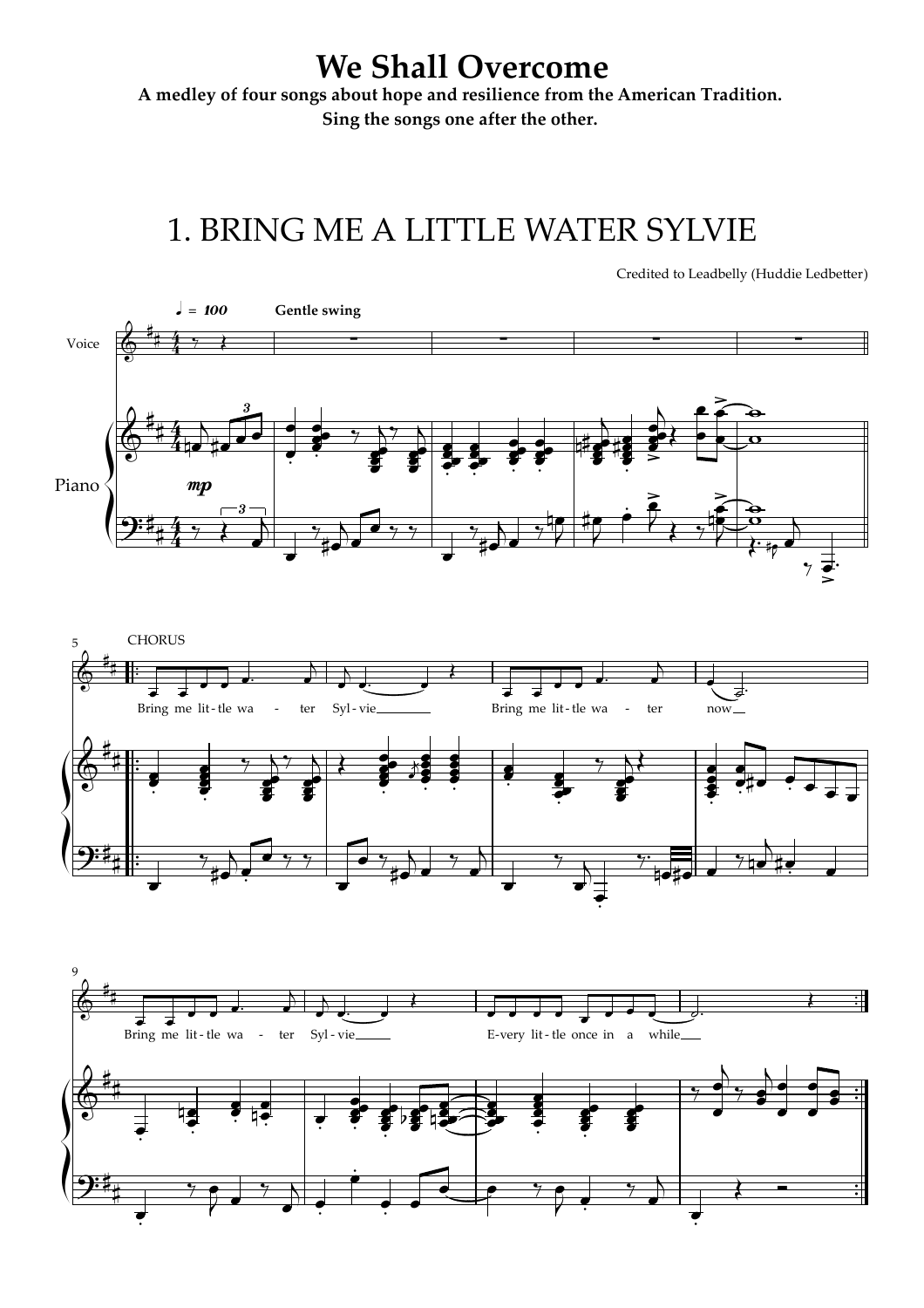





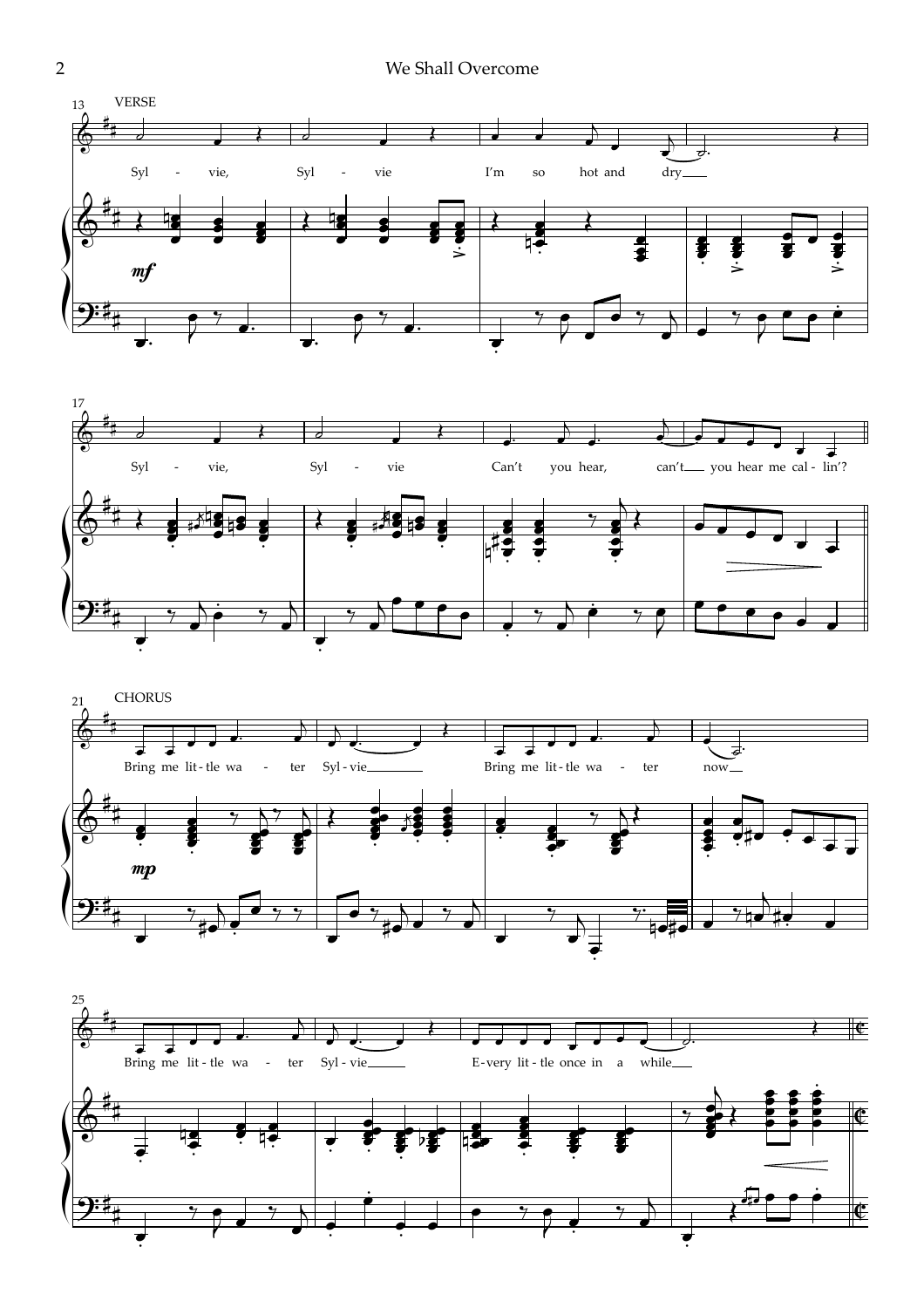# 2. HEY LALLY LALLY

 $\epsilon = 100$ 

Square Dancing Song from The Bahamas collected by Alan Lomax in 1935 and mentioned in his book "Our Singing Country" adapted by Penny Stone







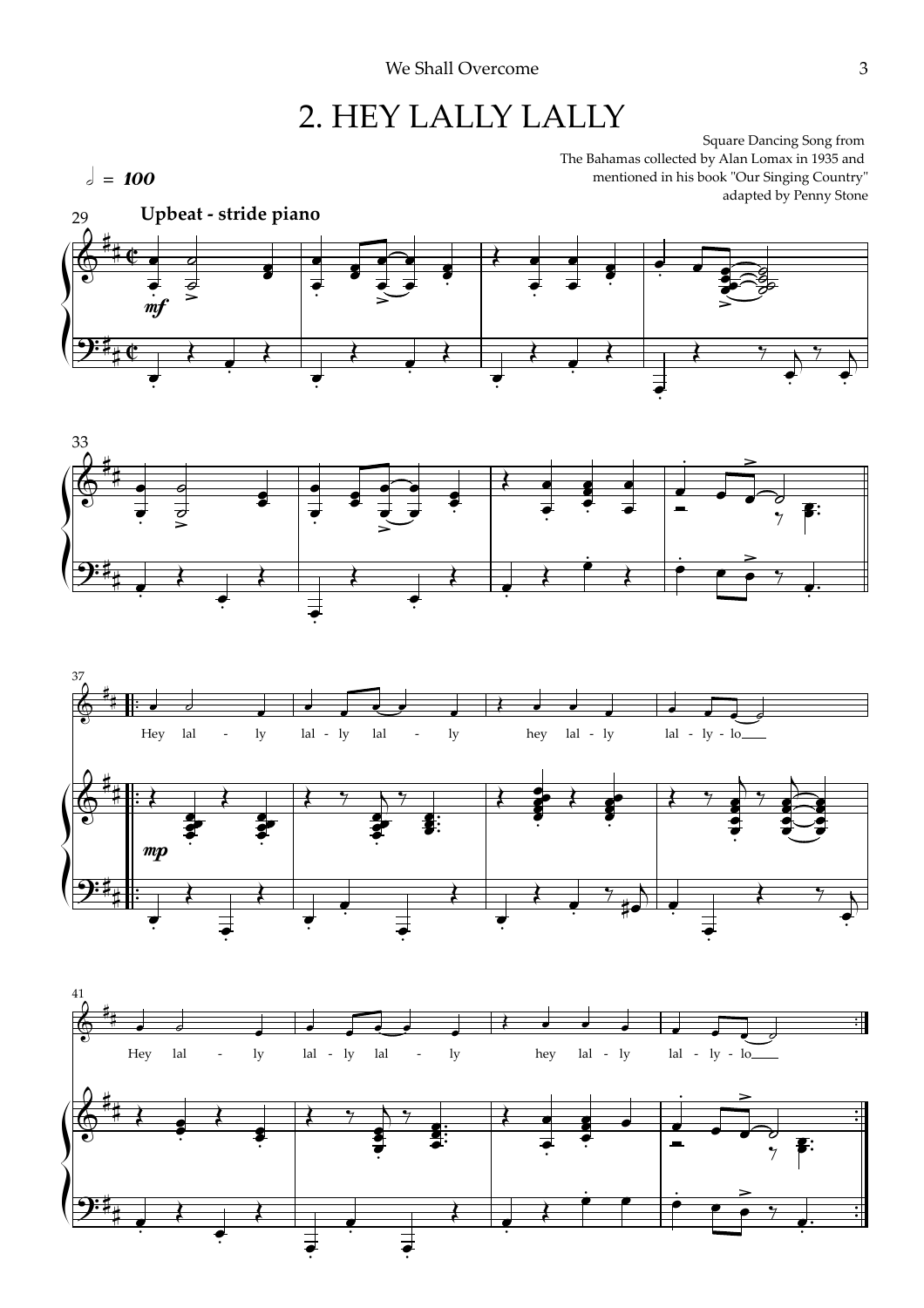







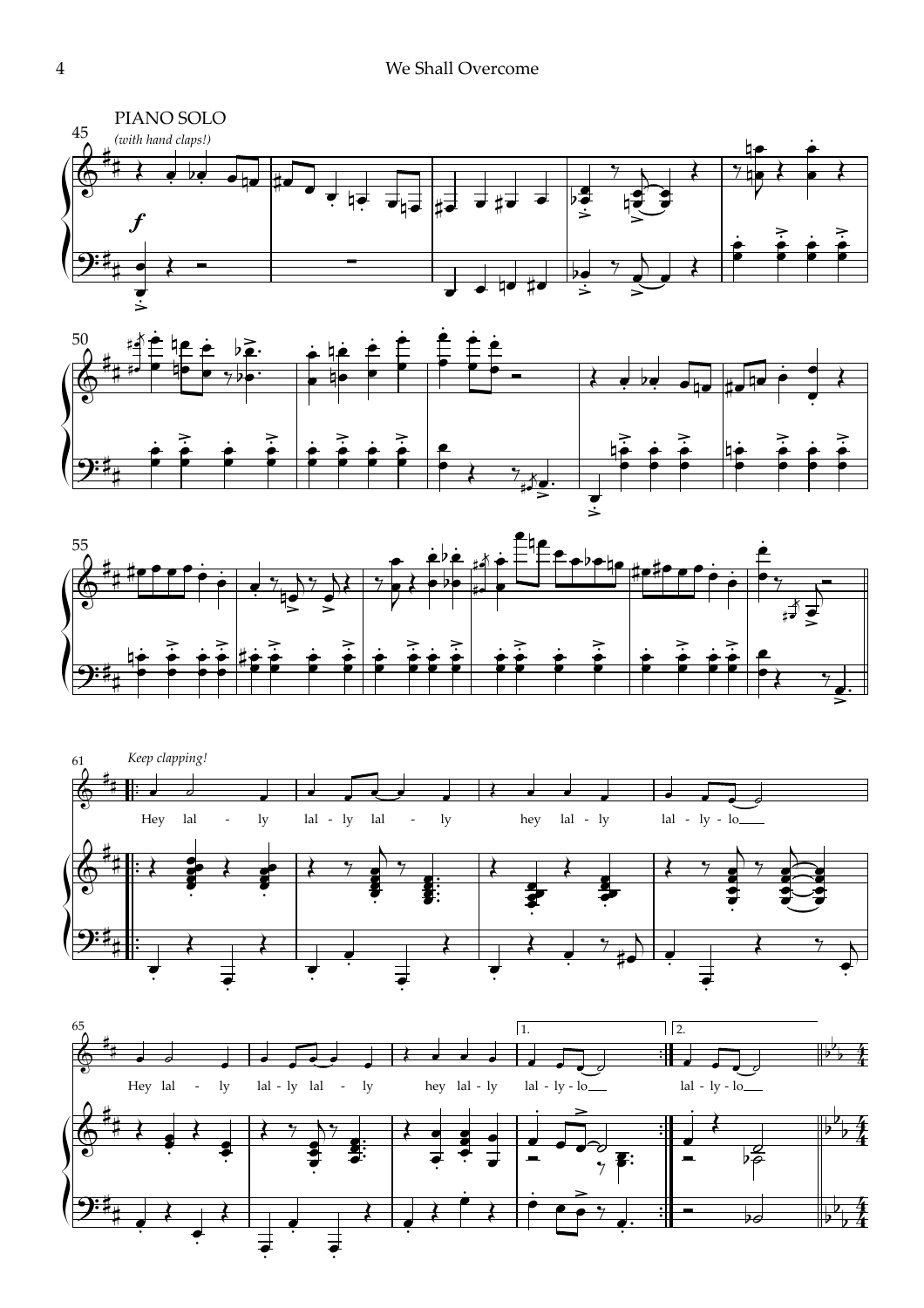### 3. BETTER TIMES

Music and lyrics by Janis Ian







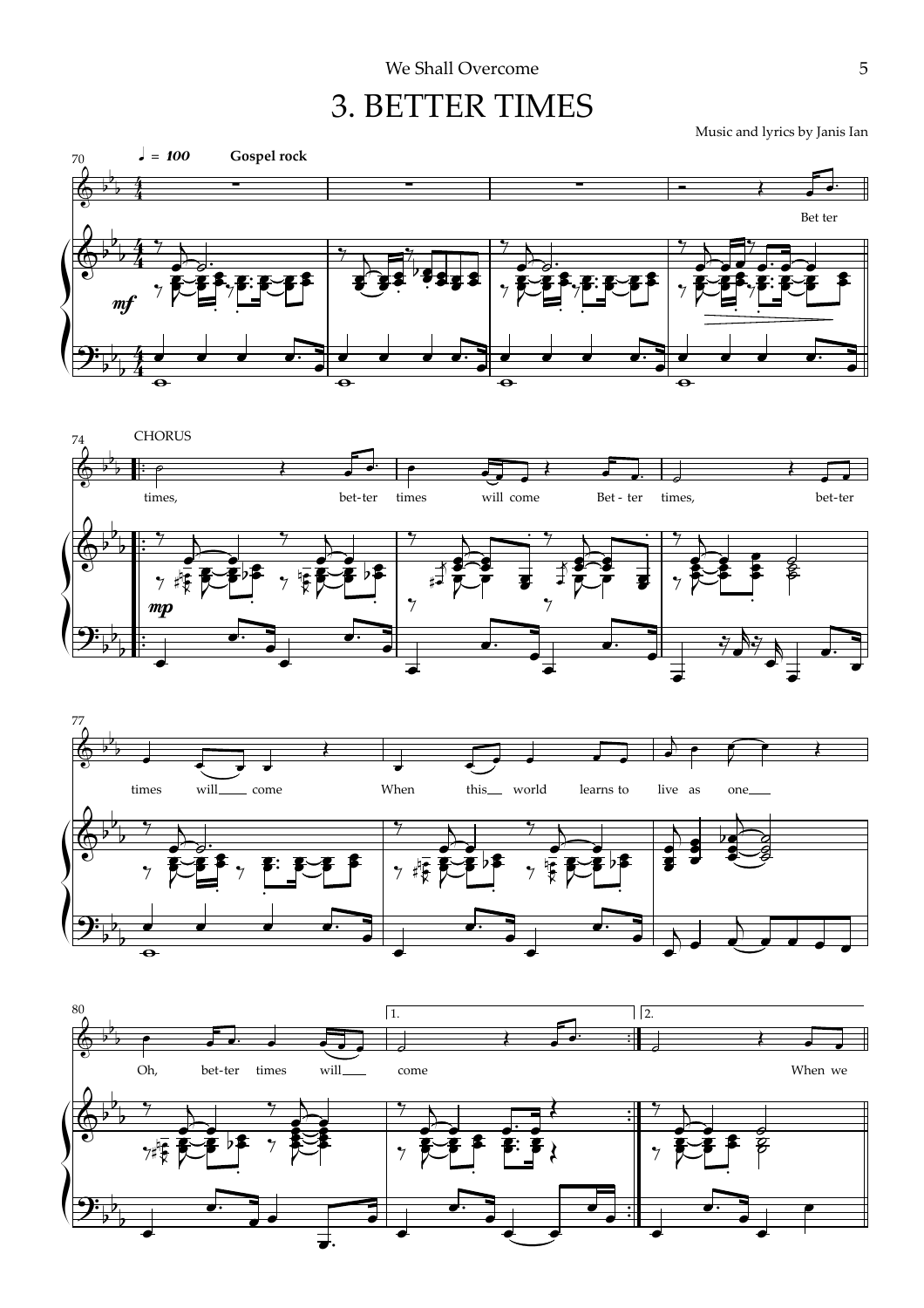



œ

œ™ œ

ا<br>سالا س  $\frac{N}{N}$ 

œ **r** 

— <u>च</u><br>⊽ ⊕<br>⊘ ⊕

 $\theta$ 

œ™ œ

œ

 $\overrightarrow{b}$  $\overline{\bullet}$ 

 $\theta$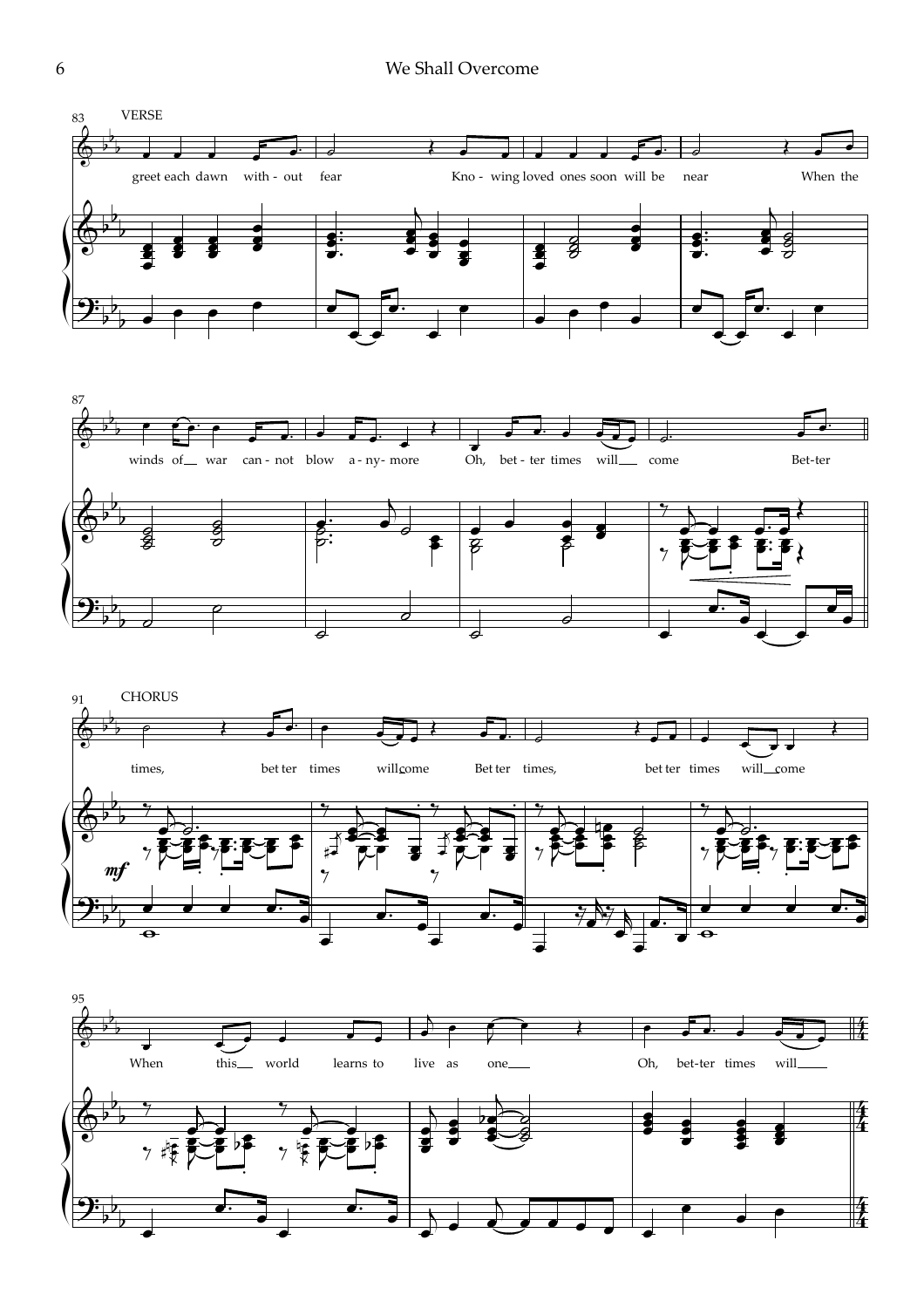### 4. WE SHALL OVERCOME

USA civil rights song

Adpated by Zilphia Horton, Frank Hamilton, Guy Carawan & Pete Seeger from the Southern Gospel song "I'll overcome Someday"